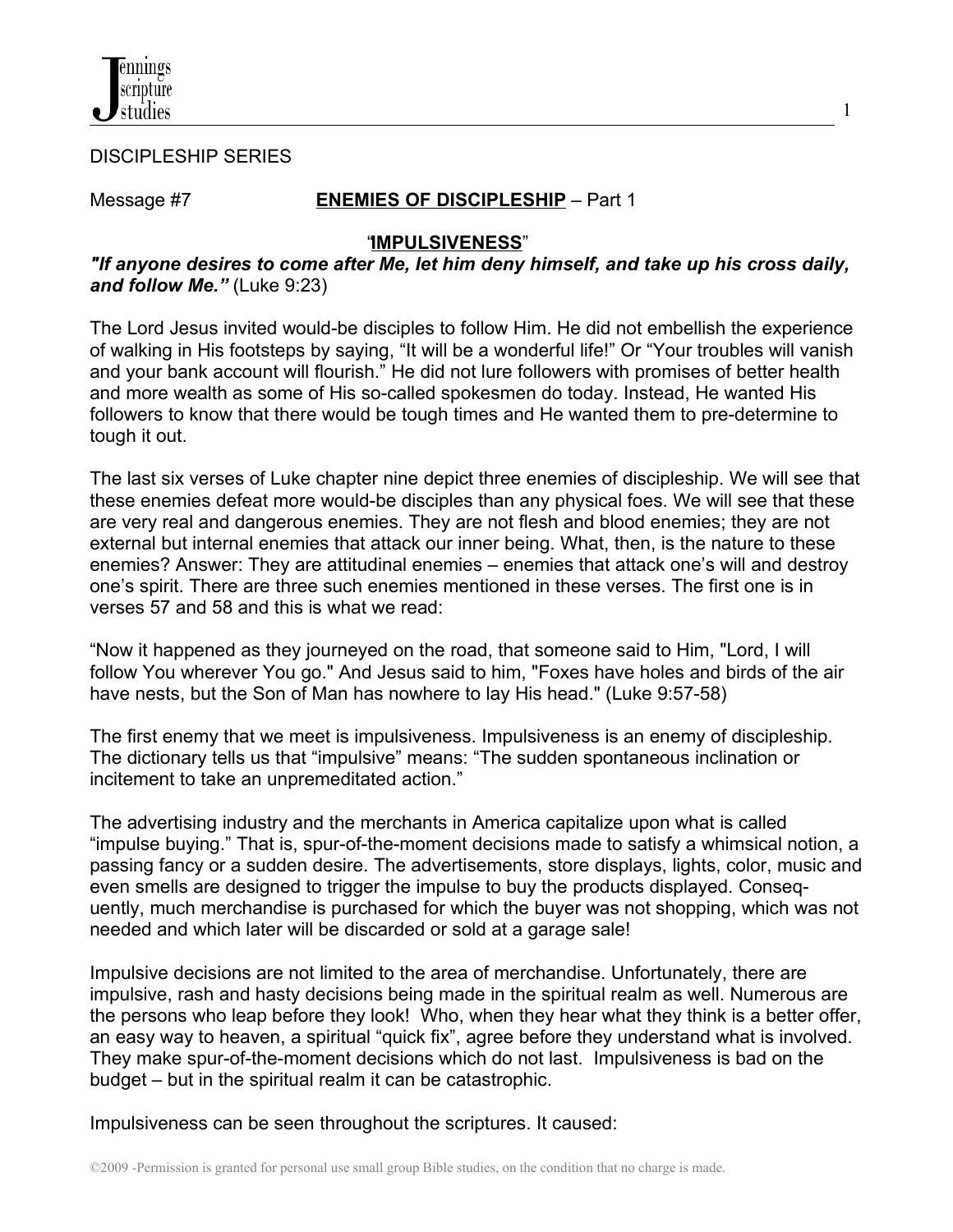

- Esau to sell his birthright for soup;
- Samson to forfeit his physical prowess;
- David to commit adultery;
- And it was the reason that Demas journeyed with the Apostle Paul only briefly.

There are two illustrations of impetuosity in Luke 9 – one is an impetuous outburst of anger, the other an impetuous outburst of ambition. Both are equally dangerous. In verses 52-54 we read that Jesus had set His face toward Jerusalem and as they progressed on their journey they came to a village of the Samaritans, but they did not welcome Him. James and John saw this and said, "Lord, do You want us to command fire to come down from heaven and consume them, just as Elijah did?"

James' and John's response was, "Lord, you just say the word and we'll kill them!" This was an outburst of impetuous anger. Have you ever had a sudden urge to violently right a wrong, as James and John did? Ever been cut off in traffic? Ever see a parking place and you are waiting as the spot is being vacated when someone else rushes in front of you and takes it? Did you have a sudden flash of anger? James and John were imperfect disciples and so are we! Let's not imitate them but learn from them how not to react.

The second illustration of impulsiveness or impetuosity is in verses 57-58 where we see an outburst of ambition. This is what we read: "Now it happened as they journeyed on the road, that someone said to Him, "Lord, I will follow You wherever You go." And Jesus said to him, "Foxes have holes and birds of the air have nests, but the Son of Man has nowhere to lay His head."

Let us take a closer look at this man who said, "I will follow You wherever You go." I call this man Mr. Impulsive. Upon closer examination you will understand why. Consider, first, the opportunity Mr. Impulsive had:

# **I. HIS OPPORTUNITY.**

 What a great opportunity Mr. Impulsive had. The fame of Jesus had spread and news that Jesus, the Miracle Worker, was coming along the road had preceded Him. Crowds gathered to see the Healer, the Teacher Whom the common people gladly heard. There He comes with His disciples! Perhaps He will perform some miracle here; maybe He will give one of His sermons here. What an opportunity to see and hear this famous Person!

 One man in the crowd was perhaps thinking: "I would like to go with Him, I could listen to Him all the time, I could see Him perform miracles – it would be exciting to accompany a famous person. What a golden opportunity this is! I have heard it said, 'opportunity knocks but once' – this must be my opportunity to be something, to do something worthwhile, I think I'll go with Him!"

 I can imagine that kind of thinking taking place in the mind of the man standing along the roadside. There is an age old aphorism that says, "Four things come not back: the spoken word, the spent arrow, time that is past and the neglected opportunity." I have known many people who let opportunity pass they by. I remember a member of the church of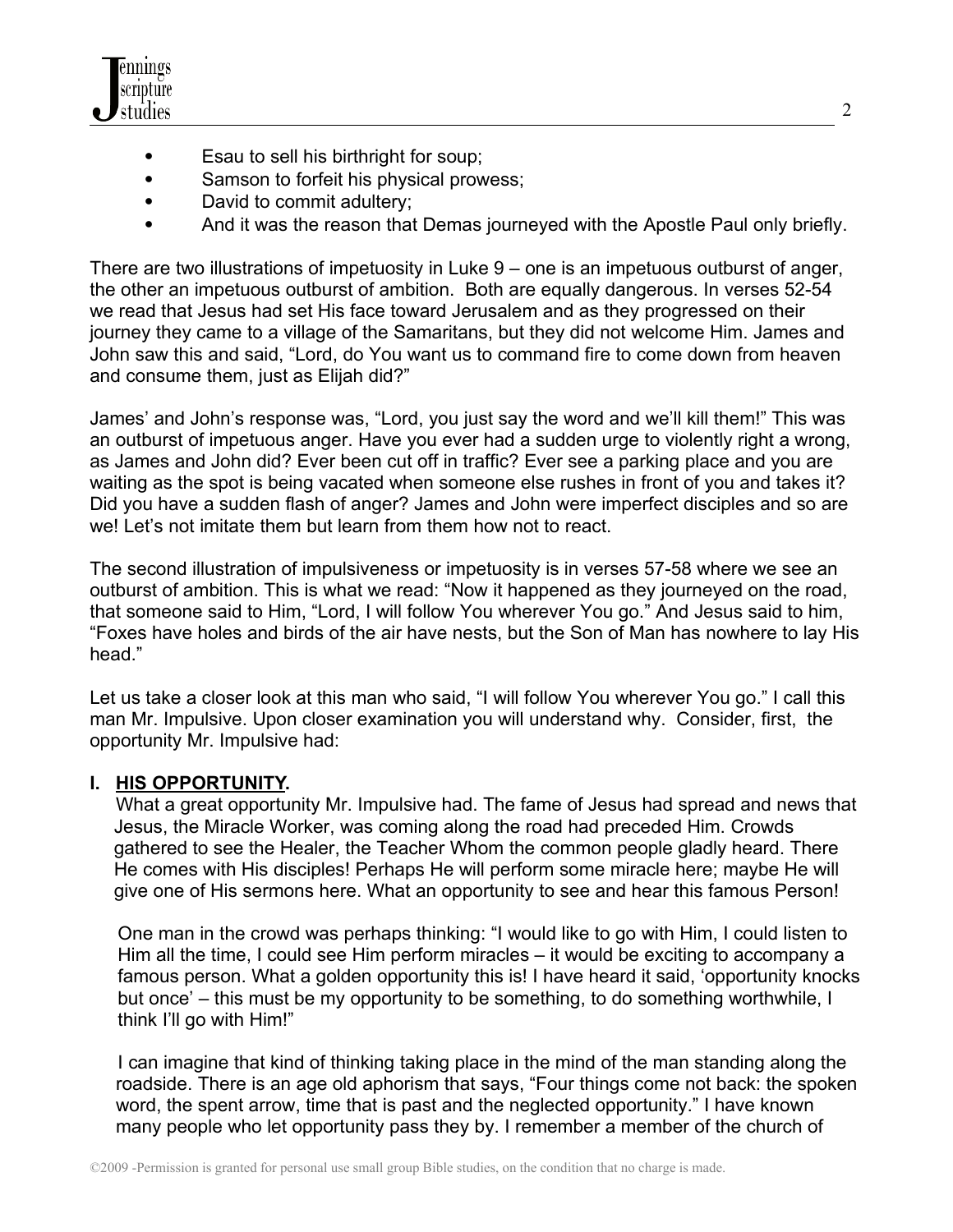which I was pastor; God called him to the mission field, he finished his preparation and then one day asked me to pray that he would be able to buy a certain house here in the USA that he thought was a great bargain. I said to him, "No, I will not pray that you be able to purchase that house. You said that God called you to serve Him on the foreign mission field. You need to be focusing all your energies and expenditures on getting to where God has called you." He delayed, lost interest and never went to the mission field. Like the man in Luke 9, he missed out on the open door of opportunity that the Lord had set before him.

### **II. HIS OVERTURE.**

 When Jesus drew abreast of him, Mr. Impulsive blurted out, "Lord, I will follow You wherever You go." This man seems to be warm-hearted, charming, enthusiastic, confident, willing and zealous. He seems to offer his service without limit or reserve; there isn't a trace of insincerity; it seemed like a genuine decision; he seemed anxious to follow; on the surface, it seems he meant business! Jesus did not have many who came to Him in this way; surely this will be a success story. Persons along the roadside perhaps patted him on the back and said, "God bless you! You'll make a good disciple! We'll pray for you!"

 **Illust.** I was speaking in a church in Florida and after one of the services a fine, college age young man, asked me if he could to talk with me. He said, God had called him to fulltime ministry and asked my advice about several matters. He seemed totally committed and eager to be about the Lord's business. I encouraged him the best I could. A year later, I was back in that church for a conference and there was that young man. I asked him what he was doing there and, with head bowed he said, "I reconsidered my commitment."

 He reconsidered his commitment? Yes, many make decisions that dissipate into thin air when the reality of the cost to follow the Lord sets in. That is what happened with our Mr. Impulsive here in Luke chapter nine. Why did he change his mind?

### **III. HIS OVERSIGHT.**

 "And Jesus said to him, "Foxes have holes and birds of the air have nests, but the Son of man has nowhere to lay His head." (v.58) The answer of Jesus seems strange at first reading. He must have read the man's mind. Jesus was saying: "following me isn't going to be easy – are you ready to rough it?

 Christ's answer reveals a man who was easily swayed by the feeling of the moment; he was the victim of sudden impulse; he was moved by superficial excitement. Maybe he had sat among the lilies and heard Jesus speak the beautiful beatitudes on the hillside; or perhaps he was at the lakeside when Jesus taught the crowd from the boat. He could have listened to those wonderful words every day.

 Now, as Jesus passed by he called out: "I will follow you!" Jesus response to him seems harsh at first, but a studied look reveals that this man had not calculated the cost of discipleship. Behind all this man's impetuous sentimentality was an unrealistic soul – he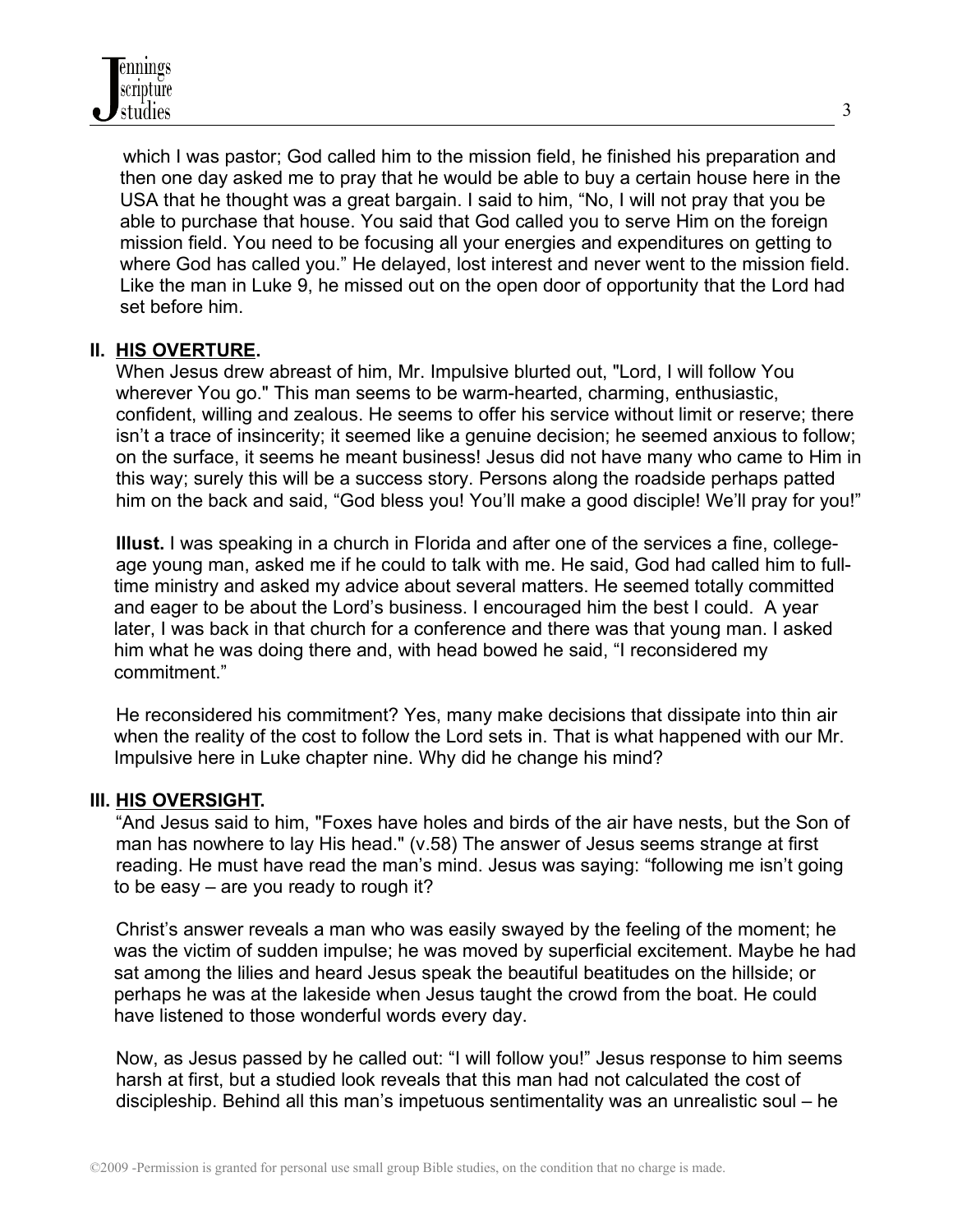spoke without considering all that was involved. It is as though Jesus said, "if you follow me you must not expect everything to turn up roses in this life - I do not promise "flower strewn pathways all your life through - I do not have a home myself."

 Jesus Christ never invited followers under false pretenses. He wanted them to come to Him with eyes wide open, knowing full well the cost of following Him. There can be no mistake about it – He did not promise a chaise lounge or silk slippers, "sun without rain, joy without sorrow, peace without pain"!

He was and is seeking for those who would deny themselves, take up their crosses and follow Him. He looks for those whose purpose in life is not to gain this present world but the world to come; who will not be ashamed of Him and His teachings.

 He is seeking for followers today who are willing to follow Him at any cost. He asks no one to follow Him on the basis of illusions, or delusions – He wants us to come to Him on the basis of factual conclusions!

Don't make the fatal mistake that this man made, but say,

 "Jesus, I my cross have taken, All to leave and follow thee; Destitute, despised, forsaken, Thou, henceforth, my all shall be."

 When I was President of the University, a young man came to look over the school. He was quite an athlete and highly recruited. The coach informed me that the prospective student wanted to talk with me but would not tell the coach what he had in mind. My secretary arranged an appointment and he came to my office. He was a fine looking, athletic fellow.

We had a great basketball program and had won the National NCCAA Championship two consecutive years. The young man told me that he wanted to come to Christian university to prepare to serve the Lord. He told me that he would come to our university and play basketball for us if we would give him a new automobile!

 I said, "We are here to help prepare Christian men and women for their life's work. However, it will cost you to come here and prepare for what you say God wants you to do with your life. We do not bribe students with money or cars to do God's will." He replied, "Well, I thought I would try." And I never saw him again.

This would-be-follower in Luke nine was left standing with the crowd by the road-side. He volunteered, then vanished. Why? He wanted to follow for what he might gain – not follow for what he could give to Christ's cause. There is one other thought here about Mr. Impulsive and that is that we never hear anything more from him. He seems to melt back into the crowd and go on his way into obscurity.